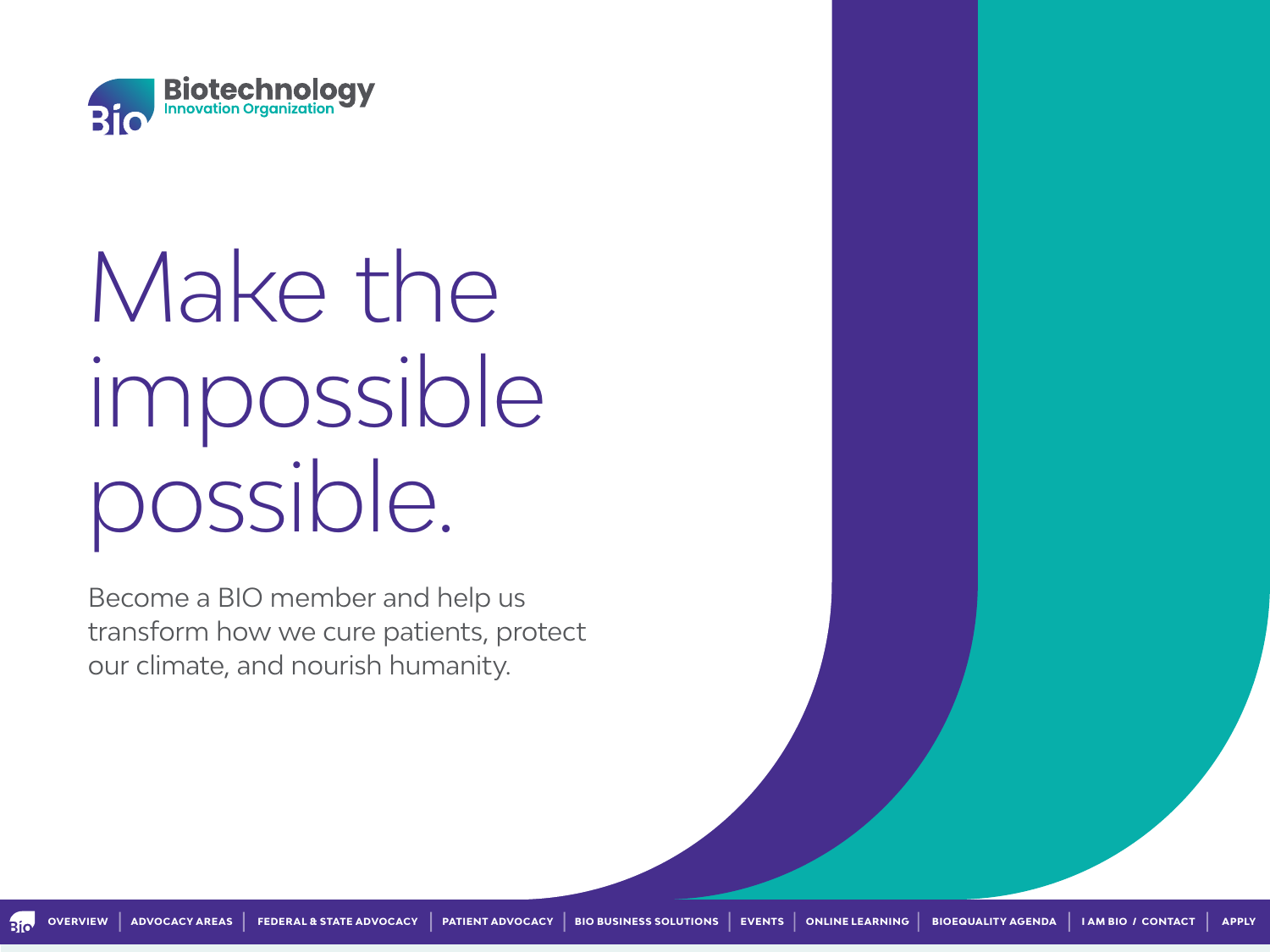# <span id="page-1-0"></span>Join our global community.

Become a member and take advantage of these exclusive opportunities to:



[Advocate for issues](#page-2-0) 

HUMAN HEALTH AGRICULTURE & ENVIRONMENT CAPITAL FORMATION INTERNATIONAL ADVOCACY

STATE & FEDERAL ADVOCACY & ENGAGEMENT WITH CSBA\*



**Save money with** BIO Business Solutions<sup>®</sup> +

- Save at partnering events around the world  $\rightarrow$
- **CO** Build brand awareness and shape perception +
- $\blacktriangleright$  [Accelerate career growth](#page-8-0)  $\rightarrow$
- **SIA** Support justice through equity  $\rightarrow$ 
	- [Share your story](#page-10-0)  $\rightarrow$

#### Where breakthroughs begin.

BIO is a global community driving investment and promoting policies that support biotech innovation. BIO members are leading the research and development of innovative products that aim to cure patients, protect our climate, and nourish humanity.

#### **HAVE QUESTIONS ABOUT MEMBERSHIP?**

Contact the BIO Membership Team at **[biomember@bio.org](mailto:biomember%40bio.org?subject=)**.

\*The Council of State Bioscience Associations (CSBA) is a confederation of independent state- and territorybased, non-profit trade associations focused on advancing biotechnology.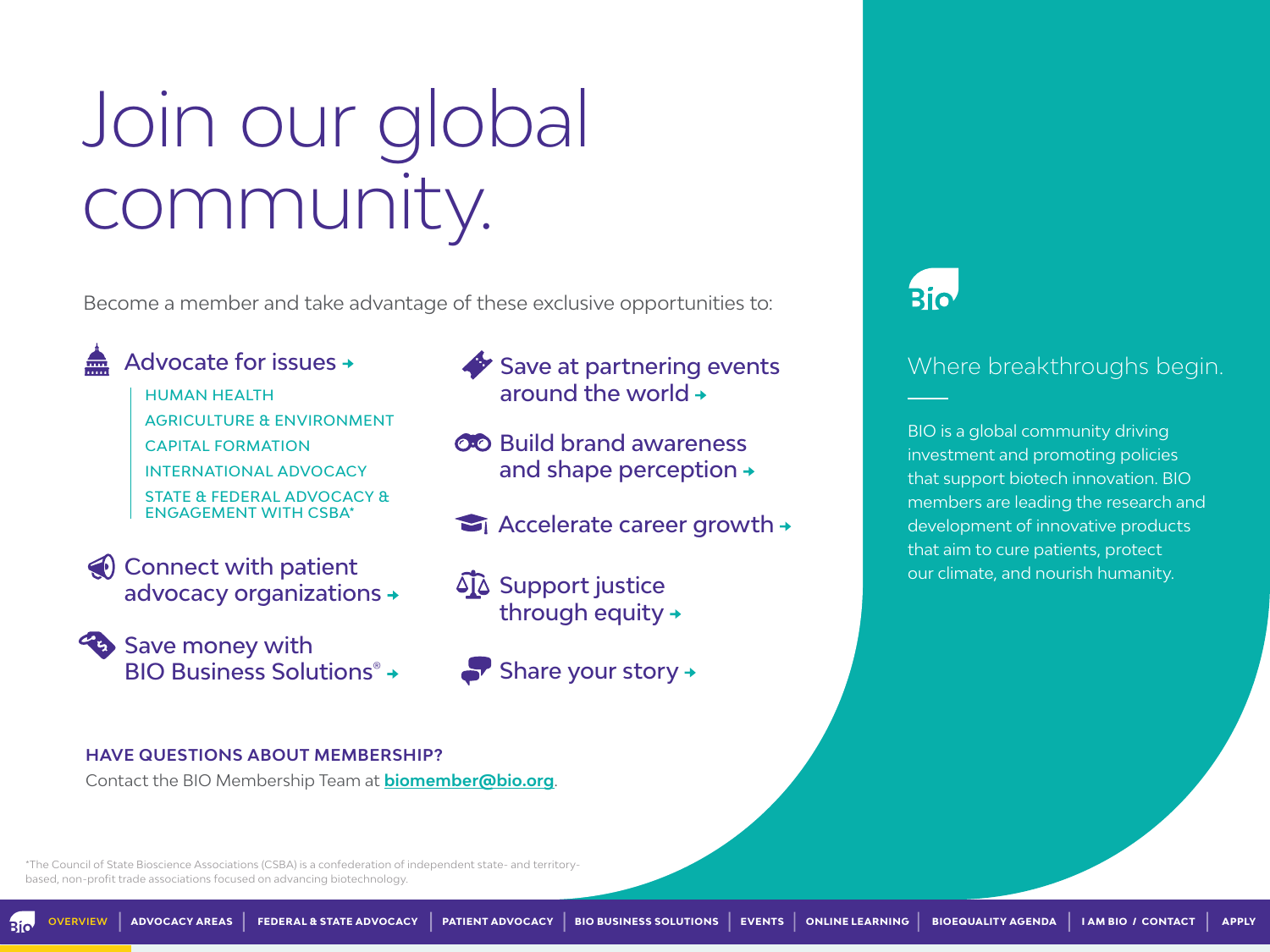# <span id="page-2-0"></span>Advocacy Areas

#### BIO is inclusive and collaborative.

All BIO members have a voice, and our policy initiatives reflect the diversity of our membership.



BIO's advocacy and policy staff are experts in our industry, dedicated to ensuring your voices and issues are heard in the halls of governments around the world. BIO members participate in policy committees to provide a unified voice on policy and advocacy issues in the biotech community.

"Even if you only have a dozen people in your company, have your key staff involved in committees — your CFO, regulatory person, etc. BIO staff is great in making the engagement productive and it's an excellent opportunity to build their experience base and network."



**DOUG DOERFLER** President & Chief Executive Officer Maxcyte, Inc.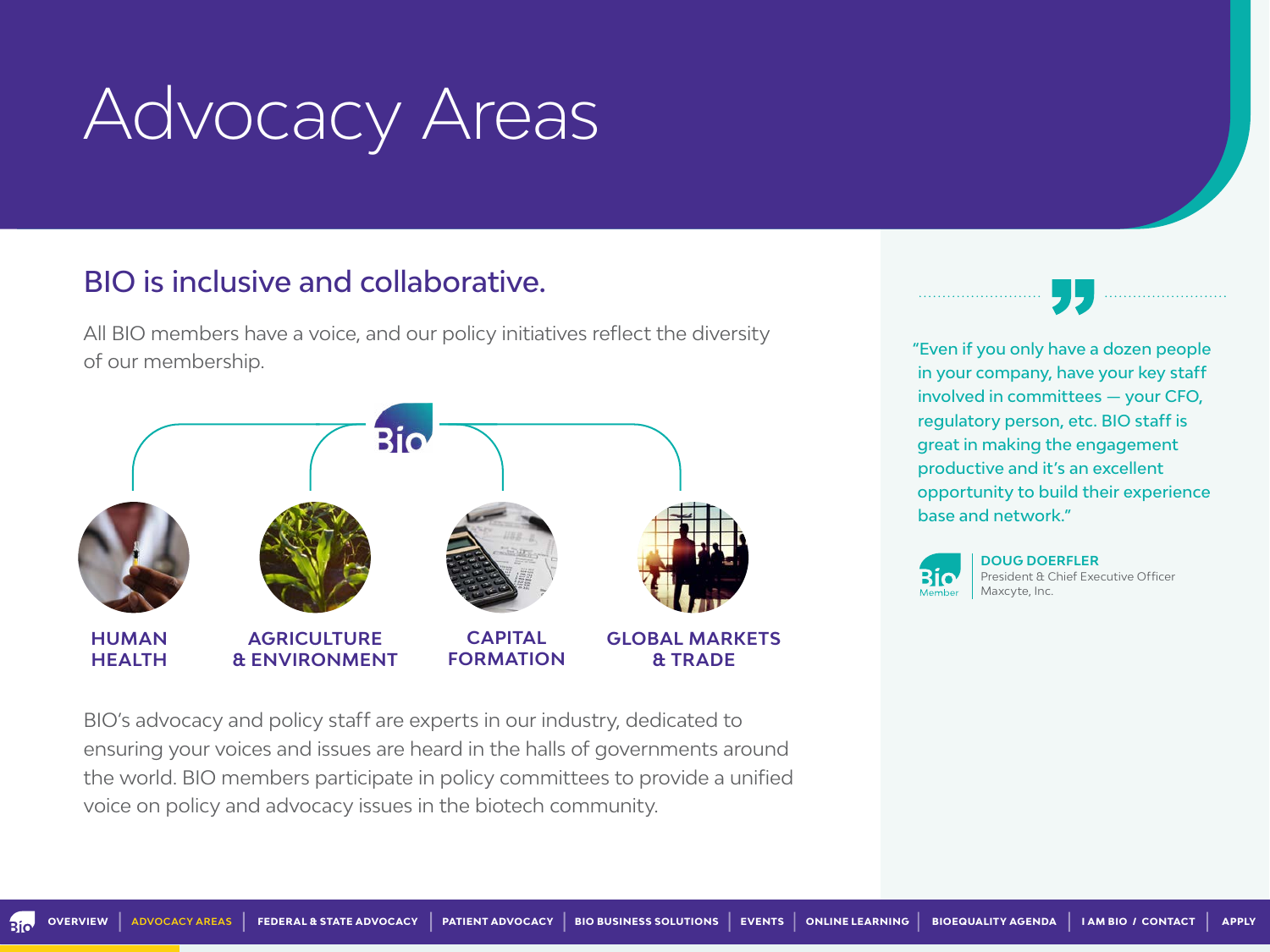

#### [Human Health](https://www.bio.org/member-benefits-sector-health)

#### From policy and research to regulatory affairs and specialty markets, BIO helps you by:

- Ensuring patient access to innovative medicines.
- Developing and implementing strategic responses to scientific and regulatory initiatives from the FDA, NIH, and others.
- Incentivizing new cures and advancing legislation that supports bringing these to market.
- Advocating for policies that support the discovery and development of the medical countermeasures necessary for health security.
- Protecting the biopharmaceutical innovation ecosystem from harmful policies that will hurt patients.
- Prioritizing diversity, equity, and inclusion in clinical trials and drug development.



#### [Agriculture & Environment](https://www.bio.org/member-benefits-sector-agriculture-environment) +

BIO gives you a voice in key policy and regulatory decisions and opportunities to engage critical stakeholders, gain business intelligence, and find partners by:

- Championing broad access to and support for agricultural and environmental biotechnology innovations focused on increasing resiliency and sustainability.
- Highlighting the need for functional, riskproportionate regulatory systems and promoting transparency measures that grow trust in the innovation ecosystem.
- Promoting the biobased economy, across economic sectors.



#### Capital Formation

Our advocacy focuses on driving capital formation through legislation and regulation that ensures a robust tax environment and a positive investment climate for emerging biotech innovation.

- Expanding access to capital for early-stage biotech companies.
- Conducting industry analytics of actual and potential effects of market and regulatory changes on the industry.
- Advocating for relief to emerging growth companies through:
- Expansion of current 404(b) reporting relief
- Safe harbor from current Section 382 NOL limitations
- Payroll tax credit refundability
- Enhancing short selling transparency and 13(f) disclosures.
- Increasing liquidity for private securities and in the small cap space.
- Catalyzing BIO's network of state bioscience associations to drive economic development.



#### [Global Markets & Trade](https://www.bio.org/policy/international)

#### BIO helps you take advantage of opportunities in global markets by:

- Working closely with the administration to ensure our industry's objectives are a key part of US trade policies.
- Encouraging the adoption of national laws and regulations to foster cross-border collaboration and support the development of the biotechnology sector.
- Offering you access to the resources, expertise, and contacts you'll need to enter the global market.
- Supporting WHO pandemic response, plugging into global dialogues surrounding preparedness and response.
- Providing opportunities to represent BIO in a number of international bodies and their meetings.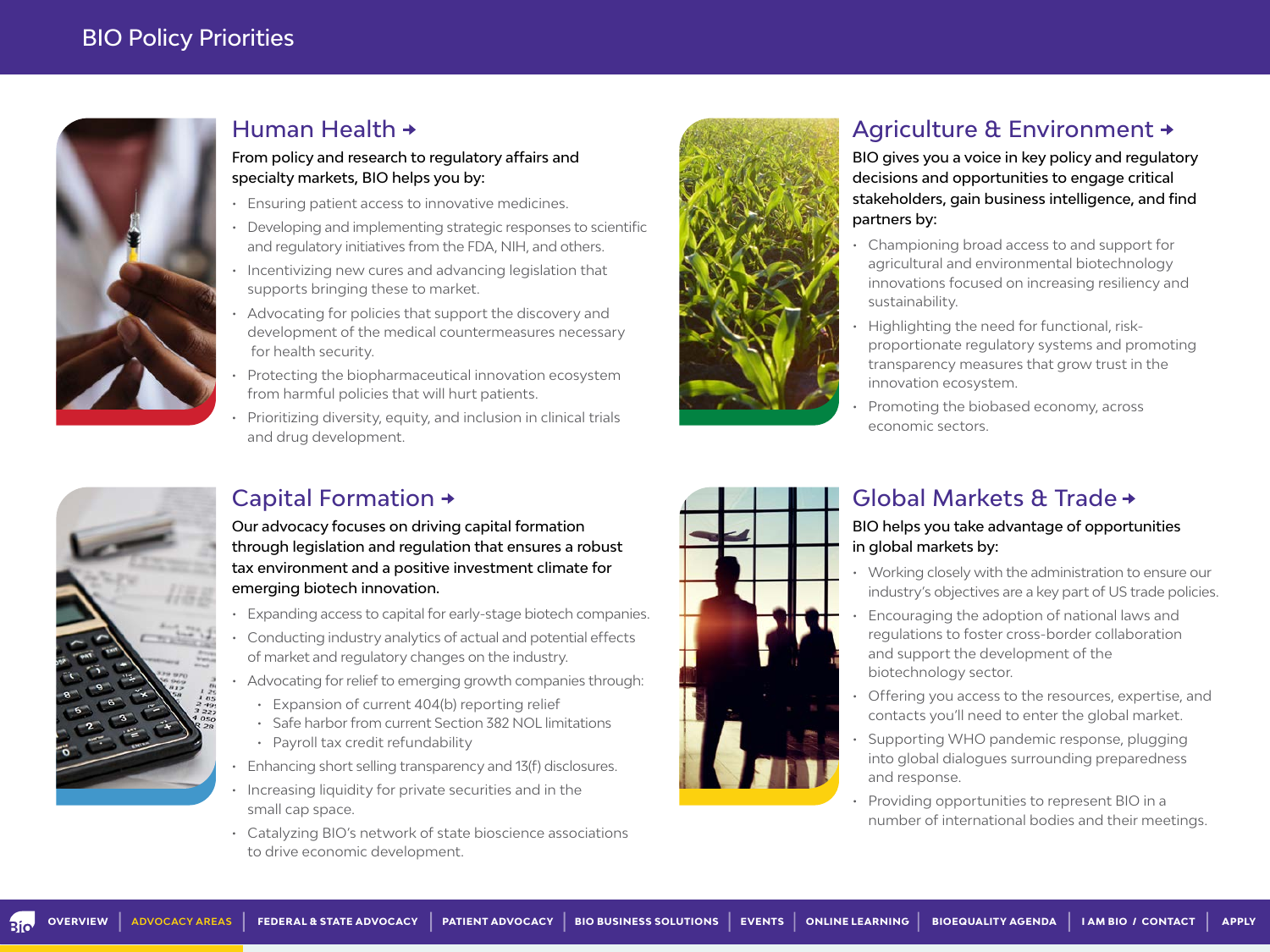### <span id="page-4-0"></span>Federal & State Advocacy



### Decisions made by Congress, The White House, governors, state legislators, and government agencies can impact every facet of the biotechnology industry.

BIO's advocacy efforts create an environment that enables the biotechnology industry to address our biggest challenges. We help policymakers better understand the economic engine that is biotechnology and the types of programs needed to ensure the future growth and sustainability of our industry.

#### BIO strives to be part of the federal and state decision-making process by:

- Protecting patient access to innovative biologic therapies and vaccines in government administered health programs, including Medicare, Medicaid and the 340B Prescription Drug Discount Program.
- Advocating for federal and state proposals that create market-based solutions that provide patient access to new therapies in both the private and public health insurance markets.
- Protecting against federal and state legislative proposals that would incumber acceptance and utilization of biotechnology-based innovations to improve agricultural and environmental sustainability and nutrition.
- Advocating for federal and state programs that incentivize investment and foster continued growth and sustainability of a bio-based economy.
- Advancing priority areas identified by Science & Regulatory Affairs, Policy & Research, Infectious Disease, Capital Formation and Agriculture & Environment policy committees.
- Serving as a trusted source of information to federal and state policymakers on the uniquely different, yet interconnected, components of the biotechnology ecosystem.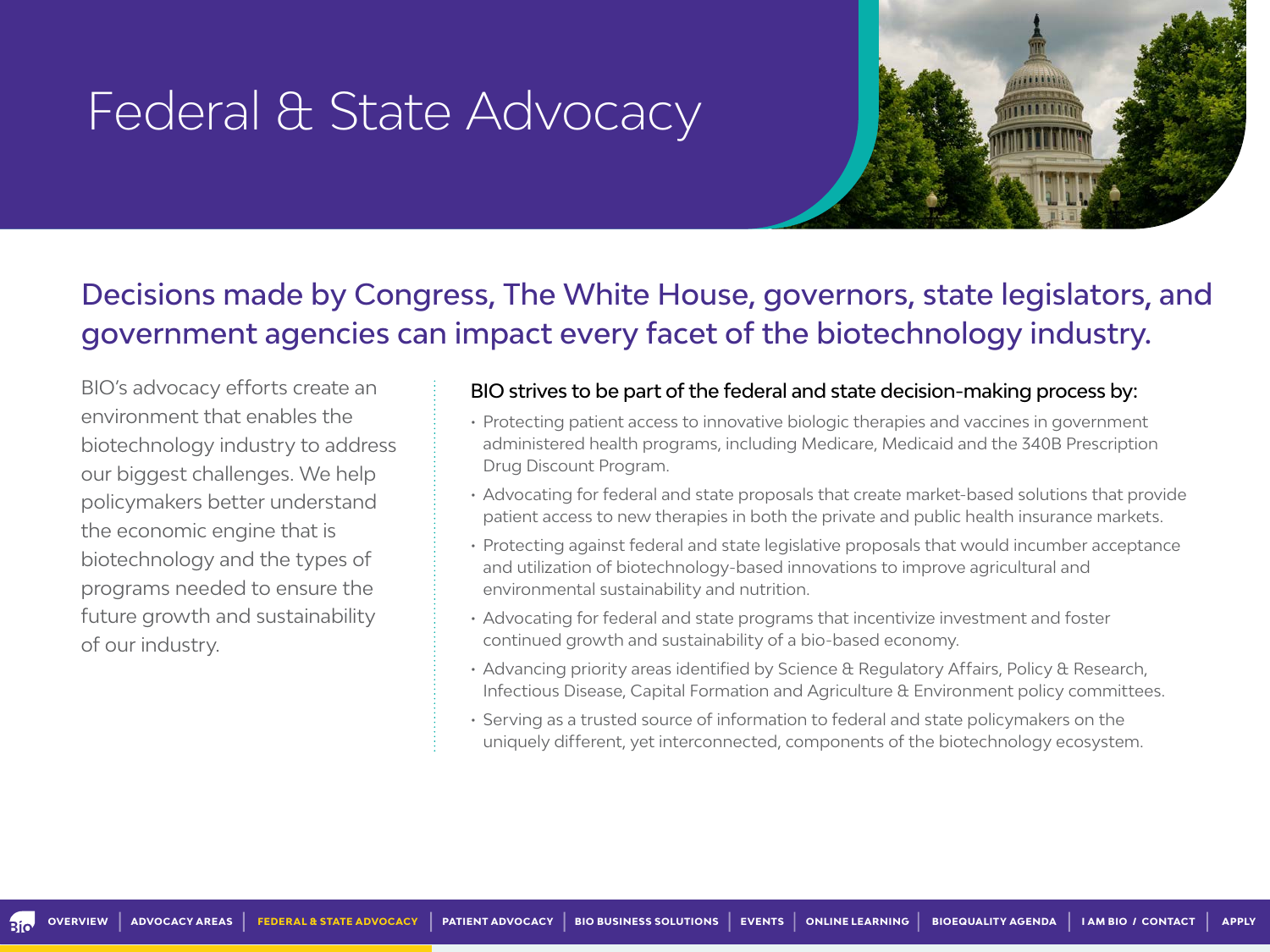### <span id="page-5-0"></span>Patient Advocacy

### Patient voices are critical in every step of drug development.

BIO connects member companies to the patient advocacy community and other key stakeholders to better understand the patients we serve, raise awareness and understanding of diseases, and advance patient-focused policies by:

- Leading signature programming that engages patient advocates and BIO members to discuss policy issues, share best practices, network, and collaborate.
- Fostering relationships between BIO members and patient advocacy communities through the Alliance Development Committee.
- Connecting members with patient advocacy communities.
- Networking at annual events:
	- **• [Patient Health & Advocacy Summit](https://www.bio.org/events/bio-patient-health-advocacy-summit)**
	- **• [Patient Pavilion at the BIO International Convention](https://convention.bio.org/)**

"For patient advocacy professionals, BIO is an invaluable resource and partner. BIO membership provides access to an outstanding network of industry peers with whom to share best practices and emerging trends in impactful patient organization engagement. And when it comes to being a trusted and effective voice for pro-innovation, pro-patient policies in Washington, DC and state capitals, BIO is second to none."



**TODD BLEDSOE** Executive Director of Patient Engagement and Advocacy, Neurocrine Biosciences, Inc.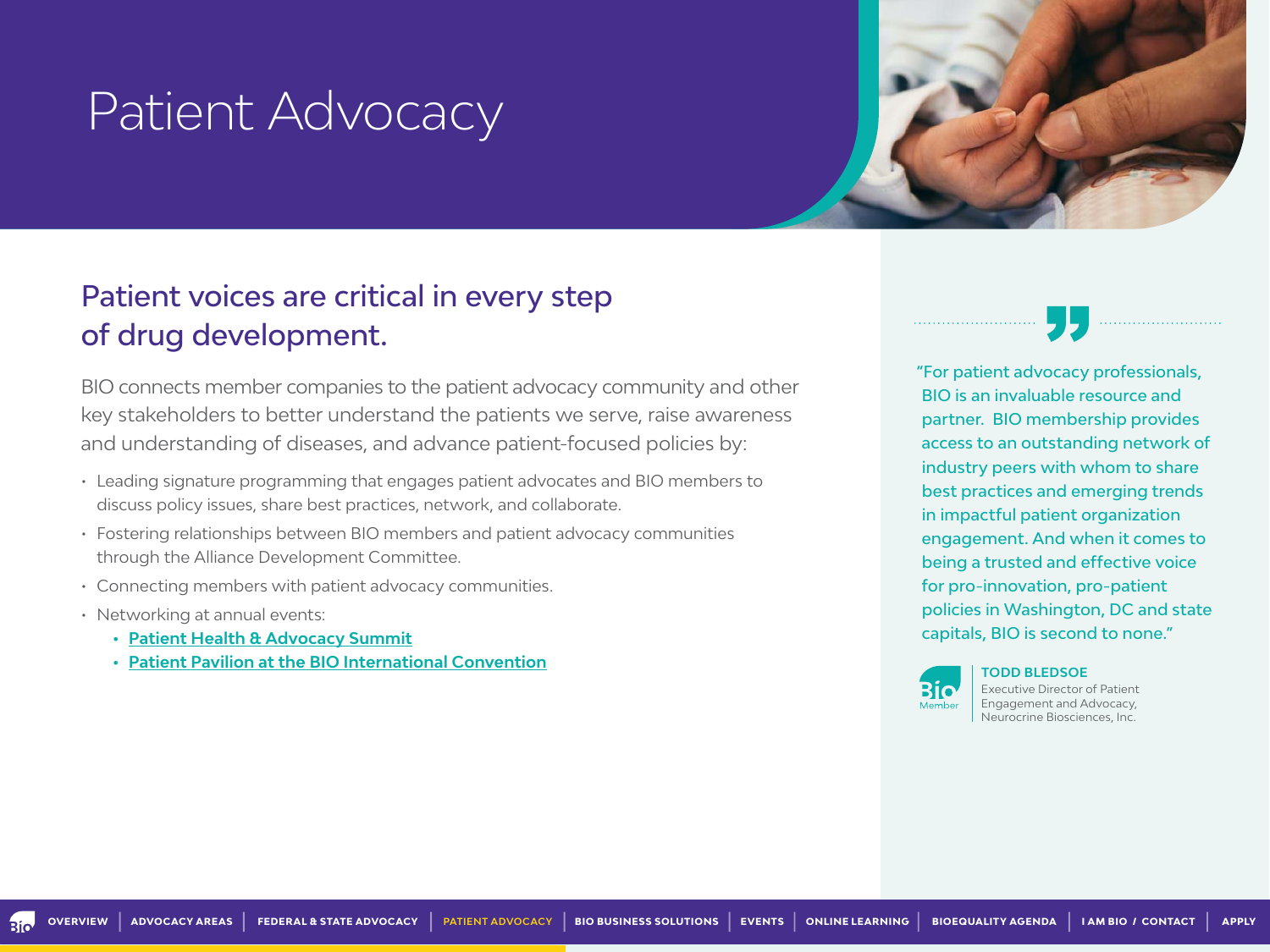### <span id="page-6-0"></span>[BIO Business Solutions®](http://bio.org/save)

#### Savings to accelerate your growth.

BIO Business Solutions® is the largest cost-savings program for the life science industry, offering BIO members exclusive access and discounts on a variety of products and services. BIO Members can choose from 18 different preferred supplier partners.



Find more programs at **[bio.org/save/programs](http://bio.org/save/programs)**.

For more information, contact the BIO Business Solutions® Team at **[save@bio.org](mailto:save%40bio.org?subject=)**.

| <b>COMPANY SIZE</b><br>(by staff number) | <b>AVERAGE</b><br><b>ANNUAL SAVINGS</b> |
|------------------------------------------|-----------------------------------------|
| $\mathcal{Z}$                            | \$28,813                                |
| 47                                       | \$172,091                               |
| 129                                      | \$271,485                               |
| 1367                                     | \$2,802,614                             |

"Our company has been using the BIO-VWR National Program since 2006. Our analysis showed over a 46% savings on lab supplies last year with additional savings on freight, fuel surcharges, hazardous material handling fees, as well as earned cash-back rebates that are also part of the program. We couldn't be happier."



**LYNN M. CILINSKI** Vice President, Controller & Treasurer MacroGenics, Inc.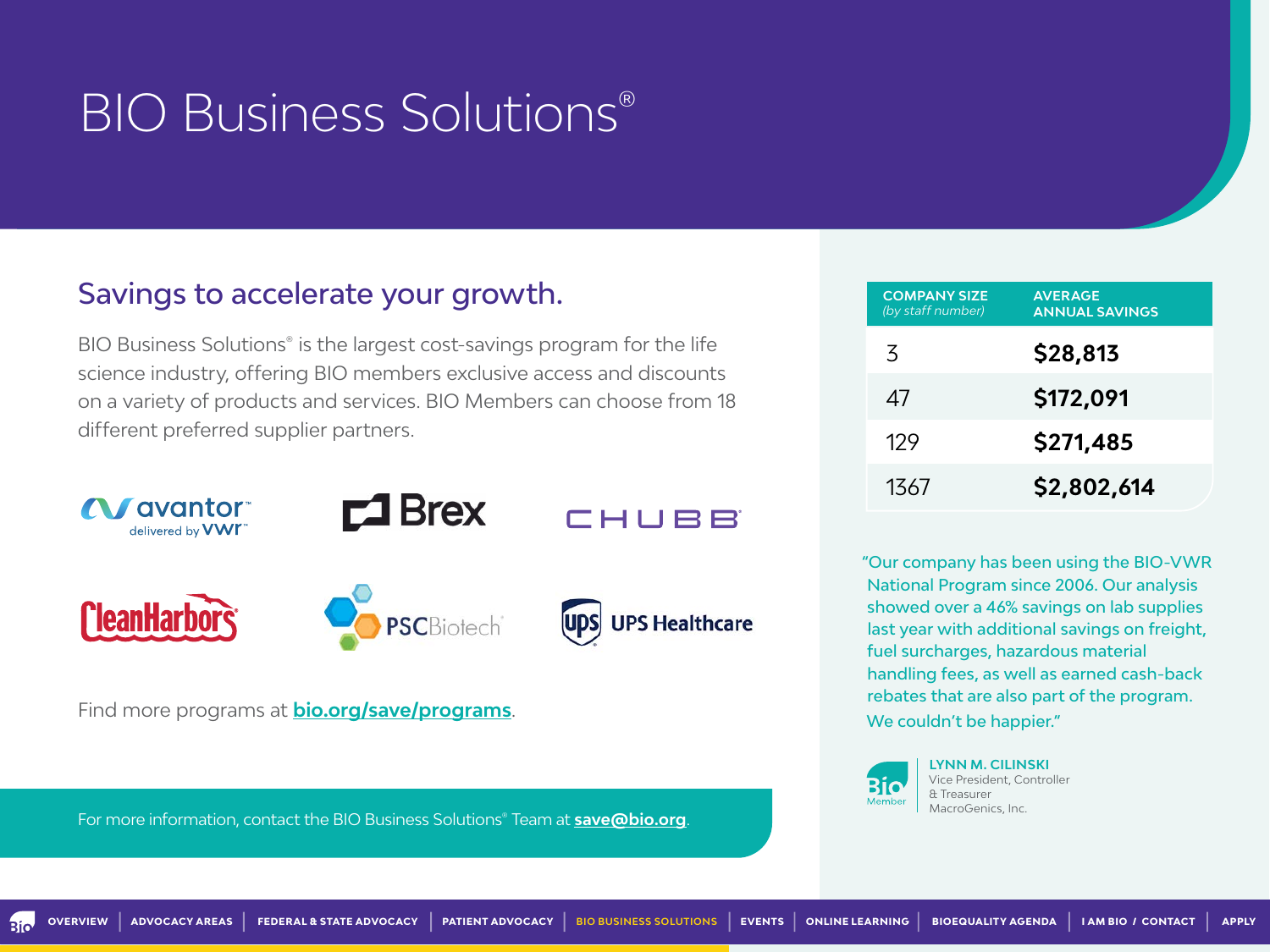### <span id="page-7-0"></span>Events

BIO brings together the industry leaders you want to reach. Members receive discounts on registration, company presentations, and partnering fees at all of our conferences and events.

Additional events and webinars will be added throughout the year.

For the most up-to-date calendar or to learn more about BIO's global portfolio of partnering, education, and investor events visit [bio.org/events](http://bio.org/events).

#### [BIO International](https://www.bio.org/events/bio-digital)  **Convention**

BIO International Convention is the world's largest biotech partnering and education event, convening thousands of global biotech leaders and innovators.

#### **BIO Partnering<sup>™</sup>** at JPM

Access the BIO One-on-One Partnering™ system during JPM Week to meet with life science leaders, partners, and investors.

#### [BIO Investor](https://www.bio.org/events/bio-investor-forum)  Forum

BIO's international biotech investor conference focused on early and established private companies.

#### [BIO CEO & Investor](https://www.bio.org/events/bio-ceo-investor-conference)  **Conference**

BIO's international biotech investor conference focused on established and emerging public companies.

#### **USE EVENT DISCOUNTS TO:**



Find R&D and investment partners with the BIO One-on-One Partnering™ System.



Establish yourself as a thought-leader on our company presentation stages.



Attend educational sessions and professional development courses.



Gain visibility in front of influential decision makers by sponsoring our events.

#### [BIO Patient & Health](https://www.bio.org/events/bio-patient-health-advocacy-digital-summit/registration)  [BIO-Europe®](https://informaconnect.com/bioeurope/)<br>Advocacy Summit BIO-Europe®

BIO's annual forum for facilitating meaningful partnerships, lively policy discussions, and networking between the patient advocacy community and the biopharmaceutical industry.

#### [BIO-Europe Spring®](https://informaconnect.com/bioeurope-spring/)

The springtime counterpart to BIO-Europe® continues the tradition of providing life science companies with high-caliber partnering opportunities.

Europe's largest partnering conference promoting crossborder collaboration.

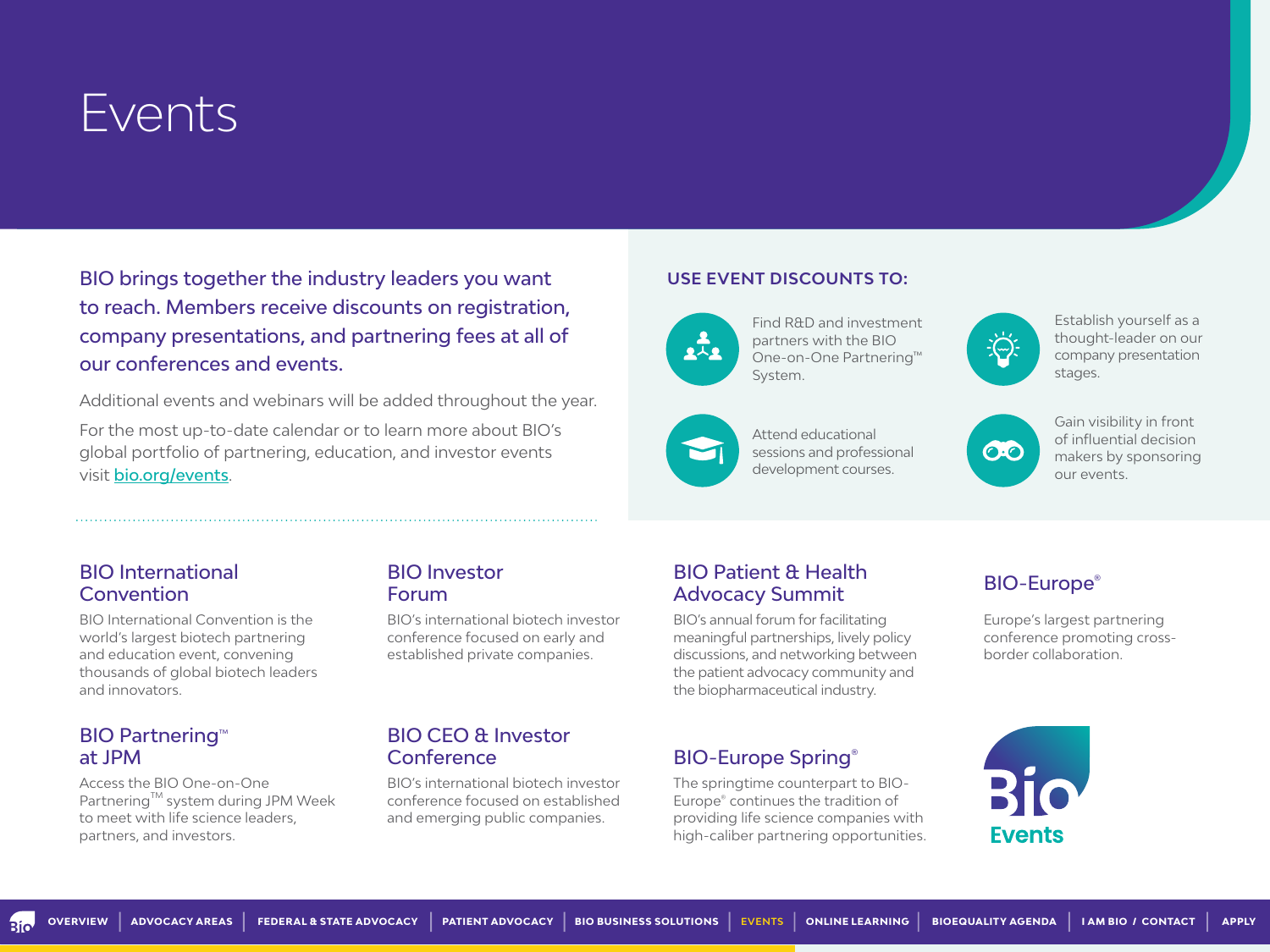### <span id="page-8-0"></span>[BIO Online Learning](http://bio.org/bio-online-learning)

Through a curated network of education alliance partners, BIO offers our members discounted rates on executive training and development resources for accelerating career growth.

**Expert Level Training:** Whether entering the life sciences profession, exploring a new focus area or training an entire department on a new discipline, BIO members receive access to a diverse portfolio of relevant online educational content.

**Member Discounts:** BIO offers exclusive member discounts on enrollment fees for individuals, as well as corporate training solutions for your entire company or specific departments within your organization.



Biotech Primer delivers current, relevant training to help professionals understand the science, business, and regulatory processes essential to the biotechnology, pharmaceutical, molecular diagnostics, and medical device industries. Courses are available on-demand online or through inperson classes.

#### **POPULAR COURSES**



## **Center for<br>Communication<br>Compliance**

CCC helps biopharmaceutical companies achieve efficient, compliant communications about medicines in a digital world through its proprietary business solutions in education, technology, and change management.

The CCC eLearning System has set an unmatched standard for confirming regulatory competency through engaging mastery tests and expert ondemand education.



Explore the full range of courses at **[bio.org/bio-online-learning](http://bio.org/bio-online-learning)**.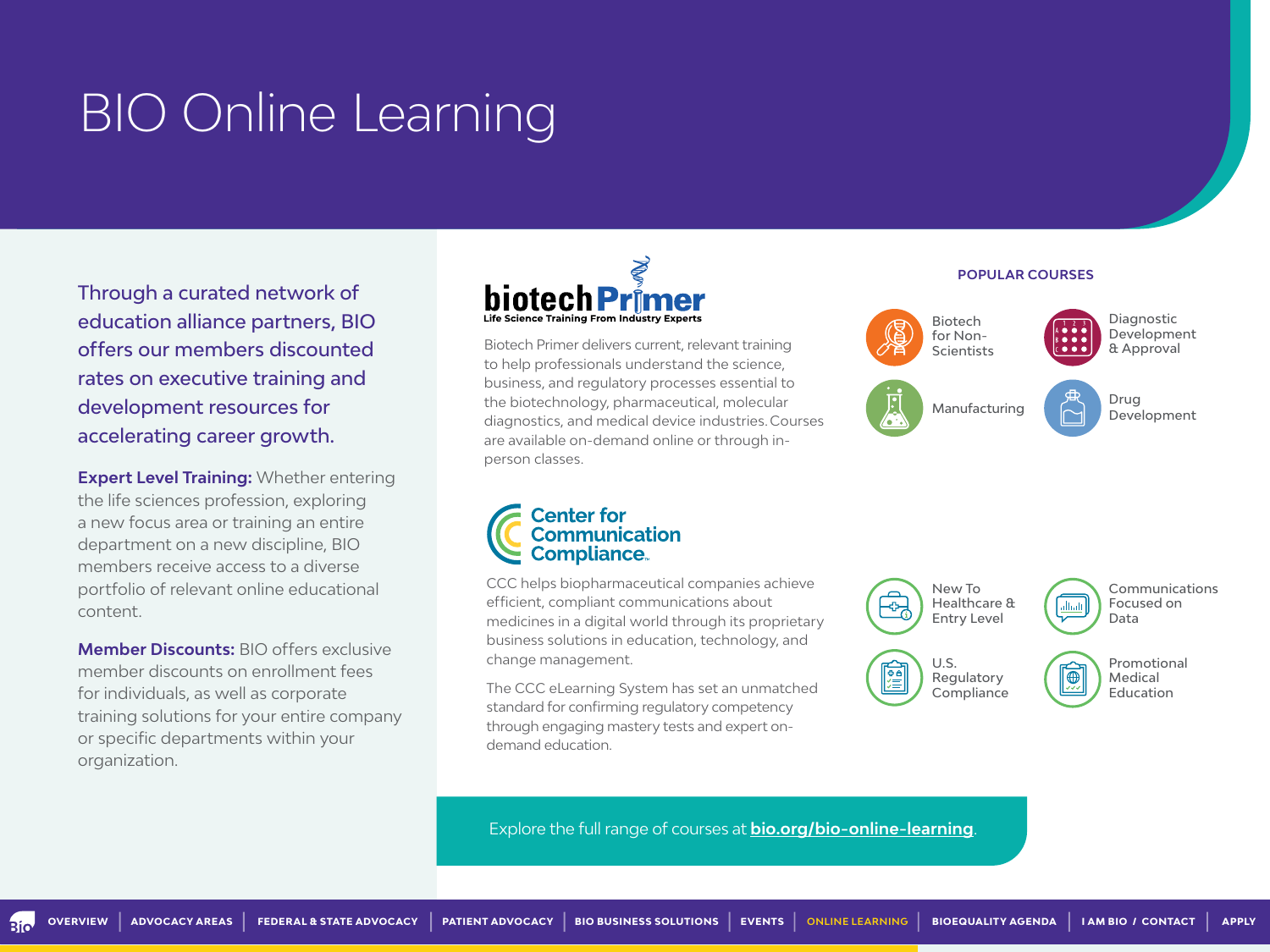## <span id="page-9-0"></span>BIOEquality Agenda

The BIOEquality Agenda is a national effort in collaboration with our partners and member organizations in the biotechnology sector that aims to counteract the systemic inequality, injustice, and unfair treatment of underserved communities.

Learn more at **[bio.org/bioequality-agenda/dei](http://bio.org/bioequality-agenda/dei)**.

#### **3 PILLARS OF CHANGE**



#### Promote Health Equity

- Enhance clinical trial diversity by partnering with contract research organizations and minority-serving institutions.
- Promote access to vaccines and therapeutics for uninsured and underserved populations, especially related to COVID-19.
- Foster enhanced nutritional, environmental, and mental wellness opportunities in economically disadvantaged communities.



#### Invest in the Current and Next Generation of Scientists

- Inventory and promote visibility of industry-sponsored minority training programs.
- Establish STEM training best practices for underrepresented populations.
- Create a network of minority scientists and engineers.
- Facilitate a partnering network, including hiring of industry-trained minority scientists and engineers.



#### Expand Opportunity for Women and Other Underrepresented Populations

- Enhance use of minority- and women-owned small businesses in biotech supply. chains to promote economic development of marginalized communities and especially those hard hit by COVID-19.
- Promote diversity of the NIH SBIR Grants.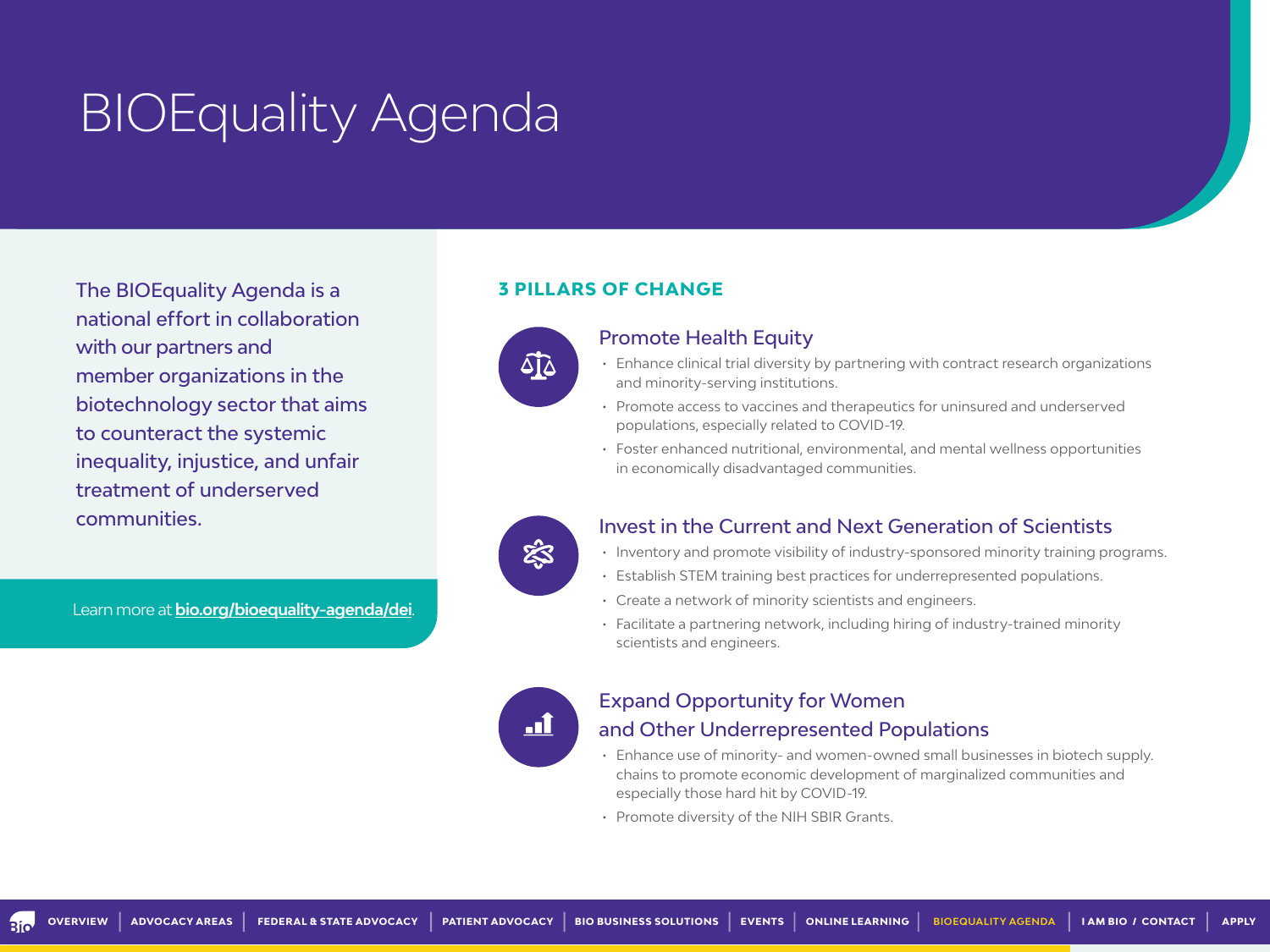### <span id="page-10-0"></span>[I Am BIO](http://bio.org/iambio)

#### Put a face to your company and share the story of the hidden heroes in biotech.

Collaborate with BIO staff to create a video amplifying the impact of the life-changing work you do. BIO will work with you to edit the video and promote it across our social media channels and at our events. We'll even share analytics to help you measure success.



I am [Lisa] Finding Purpose in



I am [Leslie] Contributing to the Innovation Ecosystem



Questions? We're here to help. Contact us!



**[ELIZABETH GASKINS](mailto:egaskins%40bio.org?subject=)** Vice President, Membership **[egaskins@bio.org](mailto:egaskins%40bio.org%20?subject=)**



**BRIAN BANKS** [Director, Membership](mailto:rmuthig%40bio.org?subject=) **bbank[s@bio.org](mailto:bbanks%40bio.org?subject=)**



**[MAIDELYN BARRERA](mailto:mbarrera%40bio.org?subject=)** Manager, Membership Data

& Industry Research **[mbarrera@bio.org](mailto:mbarrera%40bio.org?subject=)**



**CLARA MEEK** [Manager, Membership](mailto:cmeek%40bio.org?subject=) **[cmeek@bio.org](mailto:cmeek%40bio.org?subject=)**

Share your story! Get started at **bio.org/iambio**.